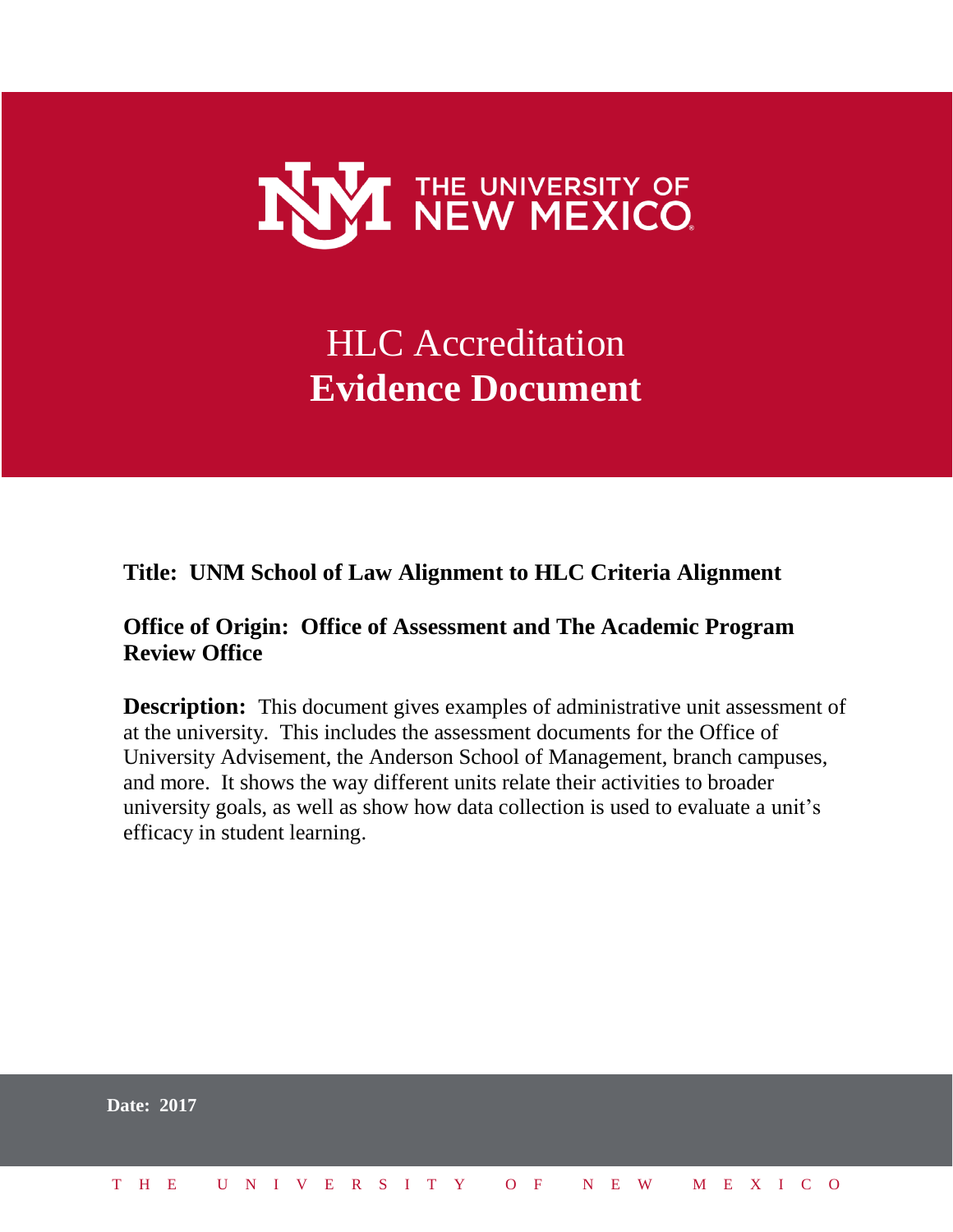

# HLC Accreditation **Evidence Document**

#### **Title: UNM School of Law Alighment to HLC Criteria Alignment**

#### **Office of Origin: Office of Assessment and The Academic Program Review Office**

**Description:** This chart shows the alignment of the UNM School of Law with various measures of assessment within the university's Academic Program Review system, as well as showing where these criteria meet with HLC's own. The left hand column shows both the APR and HLC criteria, the right three columns show how the SOL answers to these criteria in their self-study and assessment processes.

|  | <b>Date: 2018</b>            |  |  |  |  |  |  |  |  |  |  |  |  |
|--|------------------------------|--|--|--|--|--|--|--|--|--|--|--|--|
|  | THE UNIVERSITY OF NEW MEXICO |  |  |  |  |  |  |  |  |  |  |  |  |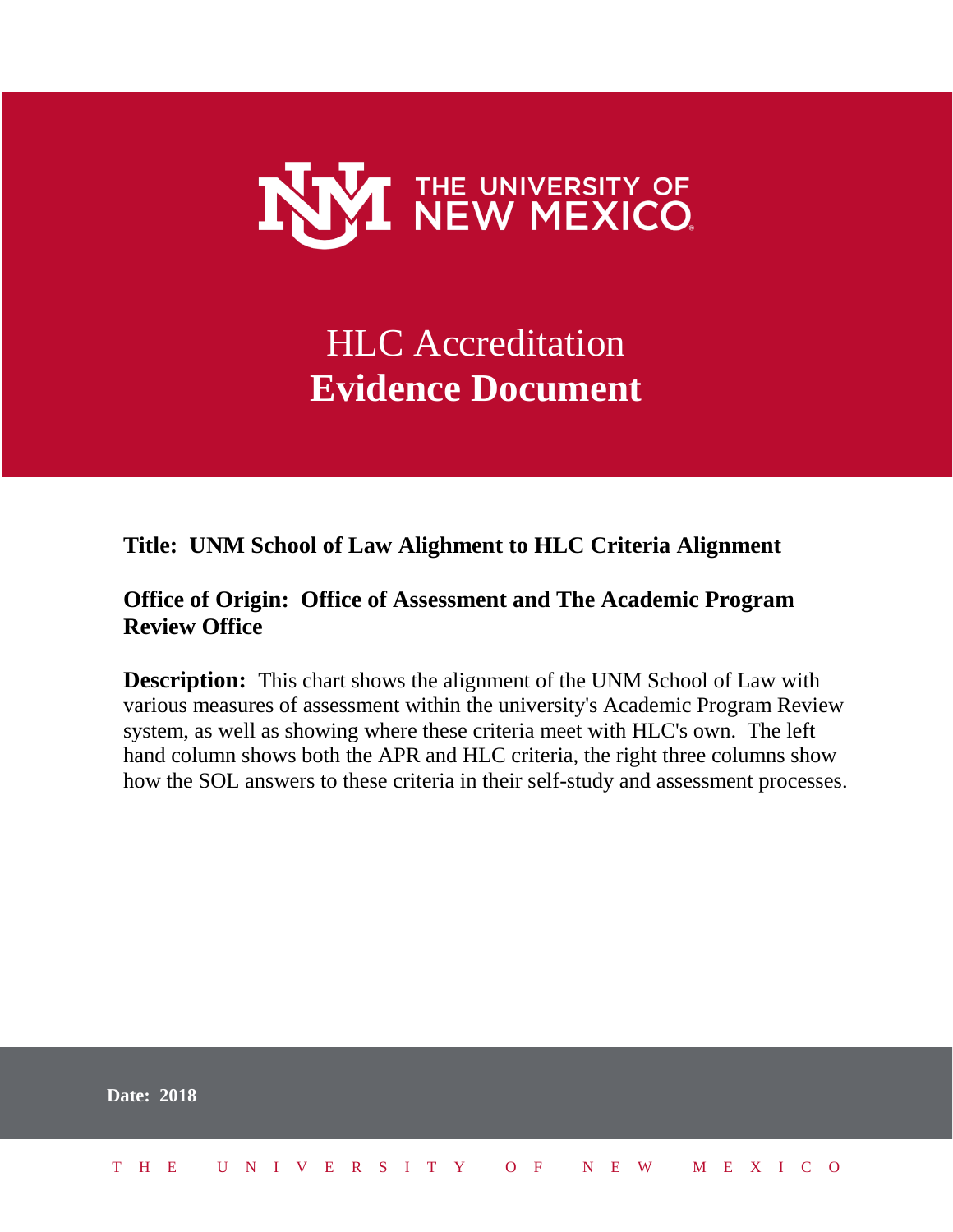| <b>Main Campus Criteria (HLC Criteria)</b>                       |                           | <b>School of Law</b>                 |                                   |
|------------------------------------------------------------------|---------------------------|--------------------------------------|-----------------------------------|
|                                                                  |                           |                                      | <b>Self-Study Report</b>          |
|                                                                  |                           | <b>Part I. Site Visit Evaluation</b> |                                   |
|                                                                  |                           | <b>Questionnaire (Questionnaire</b>  | Part II. Law School Self-         |
|                                                                  | 2014 Self Study Report    | due prior to the Report)             | <b>Assessment Report</b>          |
| <b>Introductory Section and Background Information</b>           | I. Introduction           | II. Organization, Administration,    | Provide its mission statement and |
| The section should provide a brief introduction to the self-     |                           | <b>Institutional Planning, and</b>   | the educational objectives that   |
| study which includes the following elements:                     | II. Self-Study and        | <b>Finances</b>                      | support it [Standard 204(b) (1) ] |
| 0A. An executive Summary that provides a one- to two-page        | <b>Strategic Planning</b> | 1. General Information               |                                   |
| summary/abstract of the information contained within the         |                           | 2. Accreditation History             |                                   |
| self-study.                                                      | <b>VI. Administration</b> | 3. Standards 201 and 201(e).         |                                   |
| 0B. A brief description of the history of each program within    |                           | 8. Standard 204.                     |                                   |
| the unit.                                                        |                           |                                      |                                   |
| OC. A brief description of the organizational structure and      |                           |                                      |                                   |
| governance of the unit, including a diagram of the               |                           |                                      |                                   |
| organizational structure.                                        |                           |                                      |                                   |
| 0D. Information regarding specialized/external program           |                           |                                      |                                   |
| accreditations associated with the unit including a summary of   |                           |                                      |                                   |
| findings from the last review, if applicable. If not applicable, |                           |                                      |                                   |
| indicate that the unit does not have any specialized/external    |                           |                                      |                                   |
| program accreditations. (HLC 4.A.5.)                             |                           |                                      |                                   |
| OE. A brief description of the previous Academic Program         |                           |                                      |                                   |
| Review for the unit. The description should note when the last   |                           |                                      |                                   |
| review was conducted. The description should also provide a      |                           |                                      |                                   |
| summary of the findings from the review team's final report,     |                           |                                      |                                   |
| the resulting action plan to address the recommendations, and    |                           |                                      |                                   |
| a summary of actions taken as a result of the previous           |                           |                                      |                                   |
| academic program review. (HLC 4.A.1)                             |                           |                                      |                                   |
| (UNM 2020 Goal 1. Become a Destination University and            |                           |                                      |                                   |
| <b>Goal 2. Prepare Lobos for Lifelong Success)</b>               |                           |                                      |                                   |
| <b>Criterion 1. Student Learning Goals and Outcomes</b>          | III. Program of Legal     | III. Program of Legal Education      | Conduct an ongoing evaluation of  |
| The unit should have stated student learning goals and           | <b>Education</b>          | 16. Standards 301(b) and 302         | the law school's program of legal |
| outcomes for each degree/certificate program and                 |                           | and Interpretations 302-1 and        | education, learning outcomes, and |
| demonstrate how the goals align with the vision and mission      |                           | $302 - 2.$                           | assessment methods and use        |
| of the unit and university. (Differentiate for each              |                           | 24. Standard 304(a).                 | those evaluation s to monitor and |
| undergraduate and graduate degree and certificate program        |                           | 25. Standard 304(b).                 | improve the curriculum            |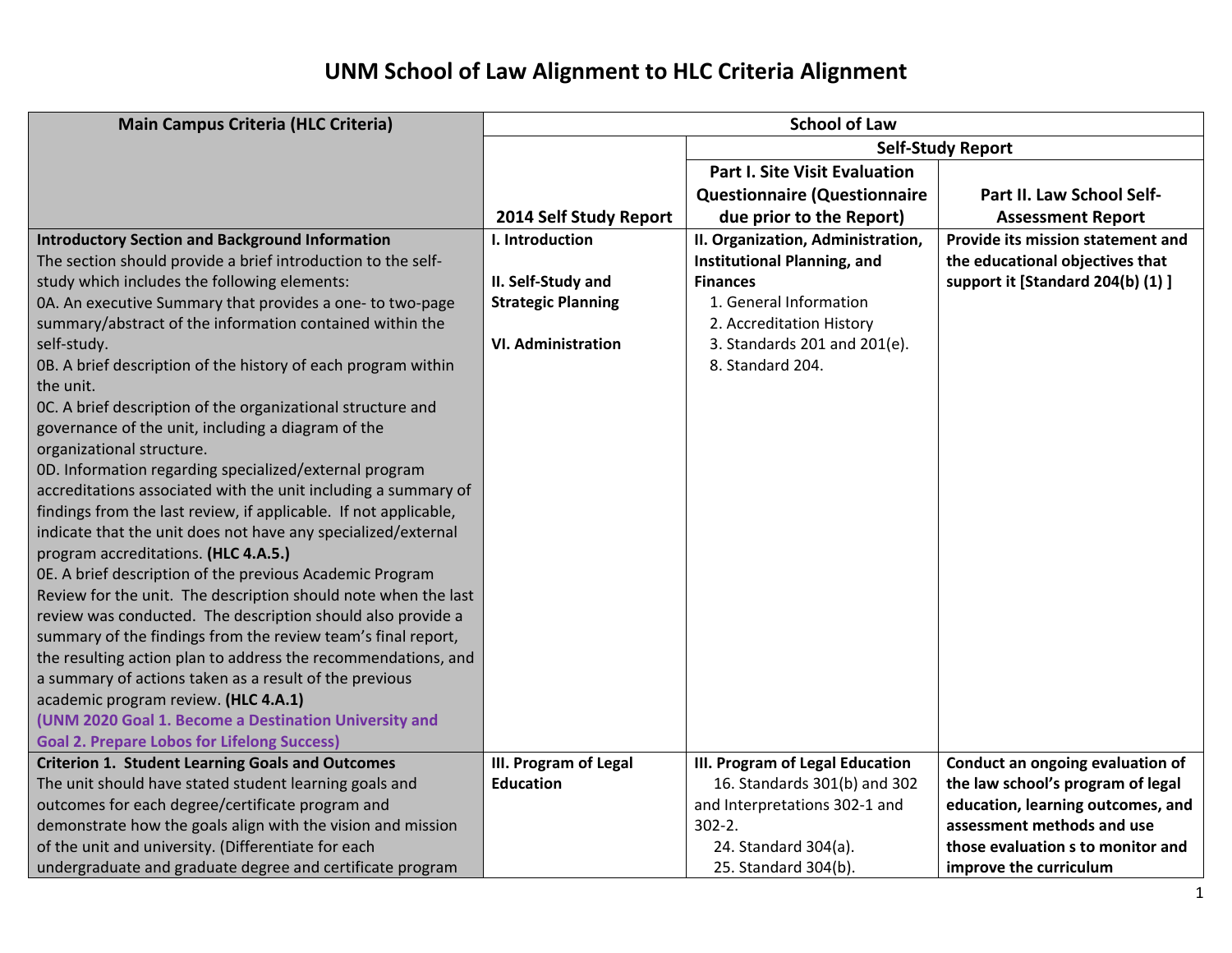| <b>Main Campus Criteria (HLC Criteria)</b>                                                                                                                                                                                                                                                                                                                                                                                                                                                                                                                                                                                                                                                                                                                                    |                        | <b>School of Law</b>                                                                                                                    |                                                                                                                                                                                                                                             |
|-------------------------------------------------------------------------------------------------------------------------------------------------------------------------------------------------------------------------------------------------------------------------------------------------------------------------------------------------------------------------------------------------------------------------------------------------------------------------------------------------------------------------------------------------------------------------------------------------------------------------------------------------------------------------------------------------------------------------------------------------------------------------------|------------------------|-----------------------------------------------------------------------------------------------------------------------------------------|---------------------------------------------------------------------------------------------------------------------------------------------------------------------------------------------------------------------------------------------|
|                                                                                                                                                                                                                                                                                                                                                                                                                                                                                                                                                                                                                                                                                                                                                                               |                        |                                                                                                                                         | <b>Self-Study Report</b>                                                                                                                                                                                                                    |
|                                                                                                                                                                                                                                                                                                                                                                                                                                                                                                                                                                                                                                                                                                                                                                               |                        | <b>Part I. Site Visit Evaluation</b>                                                                                                    |                                                                                                                                                                                                                                             |
|                                                                                                                                                                                                                                                                                                                                                                                                                                                                                                                                                                                                                                                                                                                                                                               |                        | <b>Questionnaire (Questionnaire</b>                                                                                                     | Part II. Law School Self-                                                                                                                                                                                                                   |
|                                                                                                                                                                                                                                                                                                                                                                                                                                                                                                                                                                                                                                                                                                                                                                               | 2014 Self Study Report | due prior to the Report)                                                                                                                | <b>Assessment Report</b>                                                                                                                                                                                                                    |
| offered by the unit.)<br>1A. Provide a brief overview of the vision and mission of the<br>unit and how each program fits into the vision and mission of<br>the unit. (HLC 1.A.2)<br>1B. Describe the relationship of the unit's vision and mission<br>to UNM's vision and mission. Include an explanation of how<br>the unit and its program(s) have significantly served and                                                                                                                                                                                                                                                                                                                                                                                                 |                        | 26. Standard 304(c). Domestic<br><b>Field Placement Program</b><br>32. Standard 308(a).<br>33. Standard 308(b).<br>34. Standard 309(a). | [Standard 315]. Interpretation 315<br>-1 elaborates on the methods that<br>schools may use to measure<br>student achievement of learning<br>outcomes. As noted below,<br>Standard 315 will be applied to<br>schools beginning in 2016-2017. |
| contributed to the wellbeing of the university and UNM<br>community. (HLC 1.A.2, 5.A.3)<br>1C. List the overall program goals and student learning<br>outcomes for each degree/certificate program within the unit.<br>Include an explanation of how they are current and relevant to<br>the associated discipline/field. In accordance with the Higher<br>Learning Commission's criteria for accreditation, student<br>learning goals and outcomes should be articulated and<br>differentiated for each undergraduate and graduate degree<br>and post-graduate and certificate program. (HLC 3.A.1, 3.A.2,<br>3.A.3, 3.B.1, 3.B.2, 3.B.3, 3.B.4, 3.B.5, 4.A.4, 4.B.1, 5.B.3)<br>1D. Describe the unit's primary constituents and stakeholders.<br>Include an explanation of: |                        |                                                                                                                                         |                                                                                                                                                                                                                                             |
| • how the student learning goals and outcomes for each<br>degree/certificate program are communicated to students,<br>constituents, and other stakeholders; and<br>• how satisfaction of the student learning goals and outcomes<br>for each degree/certificate program would serve and support<br>students' academic and/or professional aspirations. Provide<br>specific examples. (HLC 2.B, 3.A.1, 4.A.6, 4.B.1,<br>FDCR.A.10.080)<br>• how these activities relate to the unit's achievement of its<br>student learning goals; and<br>• the impact of these activities on the academic and/or                                                                                                                                                                             |                        |                                                                                                                                         |                                                                                                                                                                                                                                             |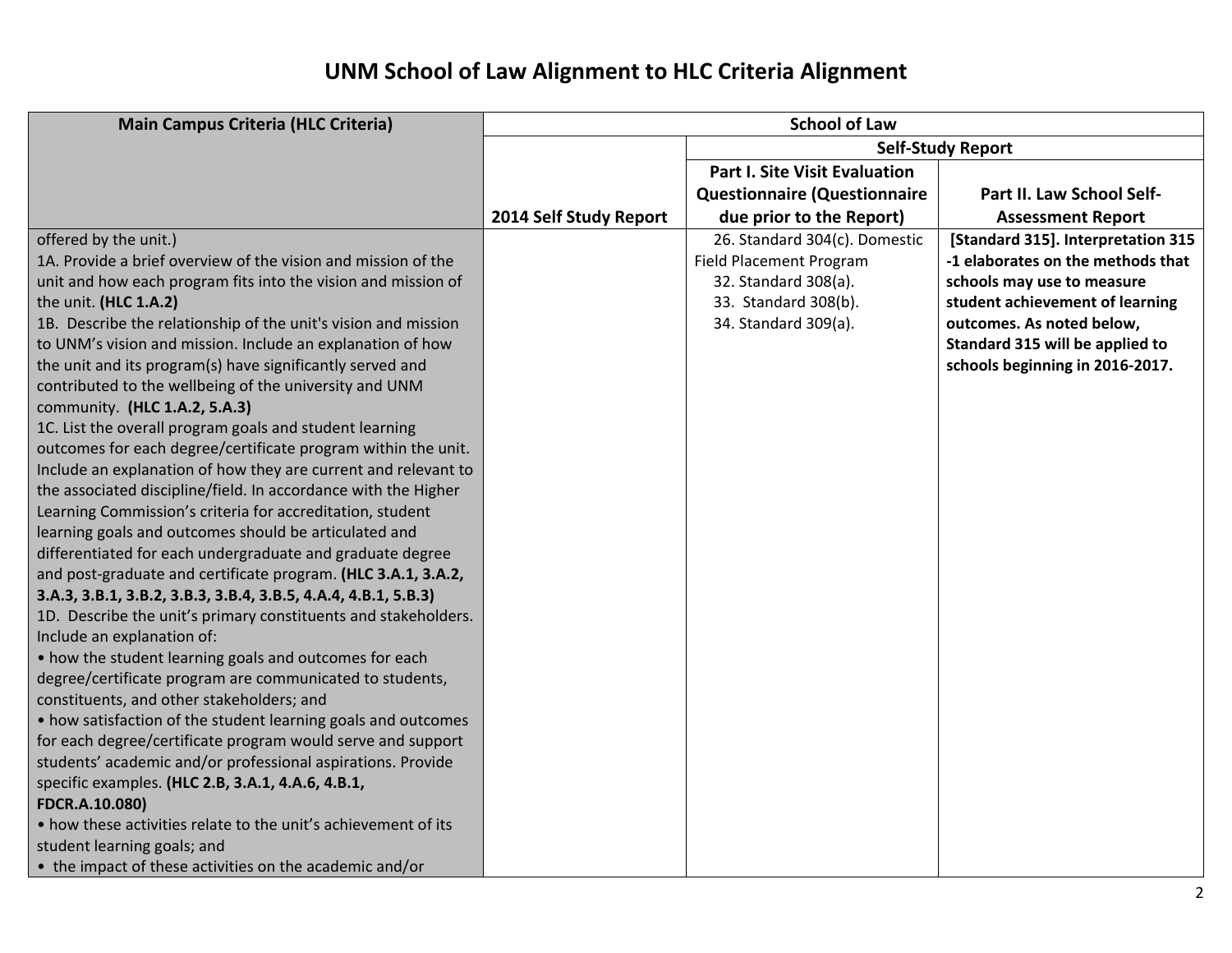| <b>Main Campus Criteria (HLC Criteria)</b>                                                                                                                                                                                                                                                                                                                                                                                                                                                                                                                                                                                                                                                                                                                                                                                                                                                                                                                                                                      | <b>School of Law</b>                      |                                                                                                                                                                                                                                                                                                                                                                            |                                                                                                                          |  |  |  |  |  |  |
|-----------------------------------------------------------------------------------------------------------------------------------------------------------------------------------------------------------------------------------------------------------------------------------------------------------------------------------------------------------------------------------------------------------------------------------------------------------------------------------------------------------------------------------------------------------------------------------------------------------------------------------------------------------------------------------------------------------------------------------------------------------------------------------------------------------------------------------------------------------------------------------------------------------------------------------------------------------------------------------------------------------------|-------------------------------------------|----------------------------------------------------------------------------------------------------------------------------------------------------------------------------------------------------------------------------------------------------------------------------------------------------------------------------------------------------------------------------|--------------------------------------------------------------------------------------------------------------------------|--|--|--|--|--|--|
|                                                                                                                                                                                                                                                                                                                                                                                                                                                                                                                                                                                                                                                                                                                                                                                                                                                                                                                                                                                                                 |                                           |                                                                                                                                                                                                                                                                                                                                                                            | <b>Self-Study Report</b>                                                                                                 |  |  |  |  |  |  |
|                                                                                                                                                                                                                                                                                                                                                                                                                                                                                                                                                                                                                                                                                                                                                                                                                                                                                                                                                                                                                 |                                           | <b>Part I. Site Visit Evaluation</b>                                                                                                                                                                                                                                                                                                                                       |                                                                                                                          |  |  |  |  |  |  |
|                                                                                                                                                                                                                                                                                                                                                                                                                                                                                                                                                                                                                                                                                                                                                                                                                                                                                                                                                                                                                 |                                           | <b>Questionnaire (Questionnaire</b>                                                                                                                                                                                                                                                                                                                                        | Part II. Law School Self-                                                                                                |  |  |  |  |  |  |
|                                                                                                                                                                                                                                                                                                                                                                                                                                                                                                                                                                                                                                                                                                                                                                                                                                                                                                                                                                                                                 | 2014 Self Study Report                    | due prior to the Report)                                                                                                                                                                                                                                                                                                                                                   | <b>Assessment Report</b>                                                                                                 |  |  |  |  |  |  |
| professional success of students. (These activities could<br>include activities such as colloquia, case competitions,<br>conferences, speaker series, performances, community service<br>projects, research, etc.) (HLC 1.D.3, 3.B.1, 4.B.1, 4.A.6,<br>FDCR.A.10.080)<br>1F. Discuss how the unit's strategic planning efforts have<br>evolved in relation to student learning goals and outcomes of<br>its degree/certificate program(s), serving its constituents and<br>stakeholders, and contributing to the wellbeing of the<br>university and UNM community. Include an overview of the<br>unit's strategic planning efforts going forward. For example,<br>discuss the strengths and challenges of the unit, including the<br>steps it has taken to maximize its strengths and address both<br>internal and external challenges. (HLC 4.A.4, 5.B.3, 5.C.2,<br>5.C.3, 5.C.5, 5.D.1, 5.D.2)<br>(UNM 2020 Goal 1. Become a Destination University and<br><b>Goal 2. Prepare Lobos for Lifelong Success)</b> |                                           |                                                                                                                                                                                                                                                                                                                                                                            |                                                                                                                          |  |  |  |  |  |  |
| <b>Criterion 2. Teaching and Learning: Curriculum</b><br>The unit should demonstrate the relevance and impact of the<br>curriculum associated with each degree/certificate program.<br>(Differentiate for each undergraduate and graduate<br>degree/certificate program and concentration offered by the<br>unit.)<br>2A. Provide a detailed description of the curricula for each<br>degree/certificate program within the unit.<br>• Include a description of the general education component<br>required and program-specific components for both the<br>undergraduate and graduate programs.<br>• If applicable, provide a justification as to why any bachelor's<br>degree program within the unit requires over 120 credit hours<br>for completion. (HLC 2.B, 3.A.1, 3.A.3, 3.B.1, 3.B.3, 3.B.4,                                                                                                                                                                                                          | III. Program of Legal<br><b>Education</b> | II. Organization, Administration,<br><b>Institutional Planning, and</b><br><b>Finances</b><br>5. Standards 201(a) and<br>$201(c)$ .<br>III. Program of Legal Education<br>11. Standard 311(a) and<br>Interpretation 311-1.<br>12. Standard 310.<br>13. Standards 311(b) and<br>311(d) and Interpretations 311-2<br>and 311-3.<br>14. Standard 311(c).<br>15. Standard 312. | Describe the school's continuing<br>efforts to improve the educational<br>quality of its program<br>[Standard 204(b)(3)] |  |  |  |  |  |  |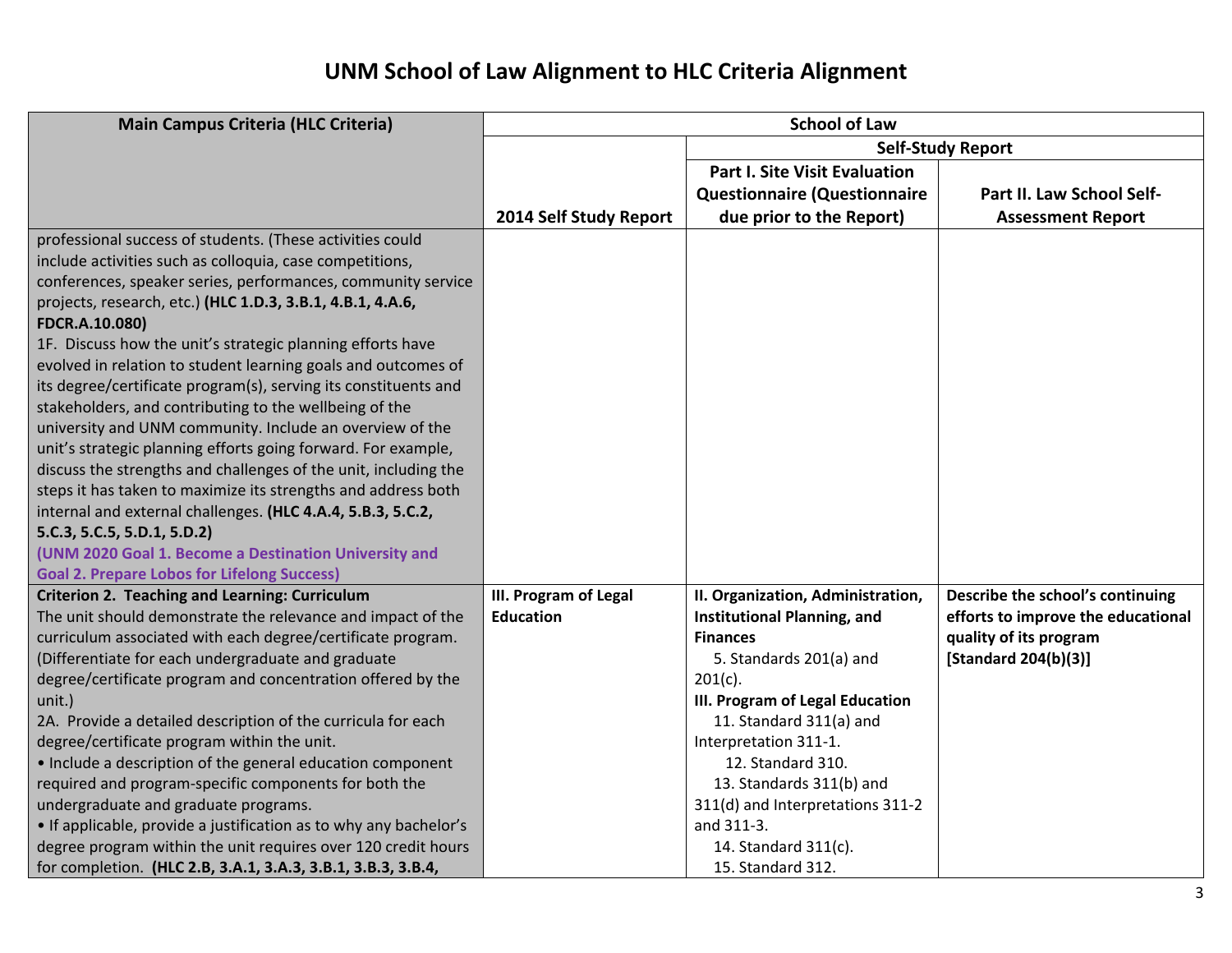| <b>Main Campus Criteria (HLC Criteria)</b>                        |                        | <b>School of Law</b>                 |                                    |
|-------------------------------------------------------------------|------------------------|--------------------------------------|------------------------------------|
|                                                                   |                        |                                      | <b>Self-Study Report</b>           |
|                                                                   |                        | <b>Part I. Site Visit Evaluation</b> |                                    |
|                                                                   |                        | <b>Questionnaire (Questionnaire</b>  | Part II. Law School Self-          |
|                                                                   | 2014 Self Study Report | due prior to the Report)             | <b>Assessment Report</b>           |
| 3.B.5, 4.A.4, 5.B.3, 5.C.3, 5.C.4)                                |                        | 17. Standards 301(a) and 303.        |                                    |
| 2B. Discuss the significance of the unit's contributions to       |                        | (b)                                  |                                    |
| and/or collaboration with other internal units within UNM,        |                        | 18. Standards 301(a) and 303.        |                                    |
| such as offering general education core courses for               |                        | 19. Standard 303(a)(1).              |                                    |
| undergraduate students, common courses for selected               |                        | 20. Standard 303(a)(2) and           |                                    |
| graduate programs, courses that fulfill pre-requisites of other   |                        | Interpretations 303-1 and 303-2.     |                                    |
| programs, courses that are electives in other programs, cross-    |                        | 21. Standard 303(a)(2) and           |                                    |
| listed courses, etc. (HLC 2.B, 3.A.1, 3.A.3, 3.B.1, 3.B.3, 3.B.4, |                        | Interpretations 303-1 and 303-2.     |                                    |
| 3.B.5, 4.A.4, 5.B.3, 5.C.3, 5.C.4)                                |                        | 22. Standard 303(b)(1).              |                                    |
| 2C. Discuss the efficiency and necessity of the unit's mode(s)    |                        | 23. Standard 303(a)(3) and           |                                    |
| of delivery for teaching courses. (HLC 3.A.3)                     |                        | Standard 304.                        |                                    |
| 2D. Discuss the unit's strategic planning efforts going forward   |                        | 27. Standard 304(c). Field           |                                    |
| for identifying, changing and/or examining areas for              |                        | Placements Outside the United        |                                    |
| improvement in its curricula. (HLC 4.A.6, 5.A.1, 5.B.3, 5.C.2,    |                        | <b>States</b>                        |                                    |
| 5.C.3, 5.C.5, 5.D.1, 5.D.2)                                       |                        | 28. Standard 303(b)(2) and           |                                    |
|                                                                   |                        | Interpretations 303-3 and 303-4;     |                                    |
| (UNM 2020 Goal 1. Become a Destination University and             |                        | Standard 403(b).                     |                                    |
| Goal 2. Prepare Lobos for Lifelong Success and Goal 5.            |                        | 29. Standard 305(a) through          |                                    |
| <b>Advance Discovery and Innovation)</b>                          |                        | $305(c)$ .                           |                                    |
|                                                                   |                        | 30. Standard 306 and                 |                                    |
|                                                                   |                        | Interpretations 306-1 and 306-2.     |                                    |
|                                                                   |                        | 31. Standard 307 and                 |                                    |
|                                                                   |                        | Interpretations 307-1 and 307-2.     |                                    |
| Criterion 3. Teaching and Learning: Continuous Improvement        |                        | III. Program of Legal Education      | Provide an evaluation of the       |
| The unit should demonstrate that it assesses student learning     |                        | 37. Standard 314 and                 | educational quality of the law     |
| and uses assessment to make program improvements. In this         |                        | Interpretations 314-1 and 314-2.     | school's program of legal          |
| section, the unit should reference and provide evidence of the    |                        | 38. Standard 315 and                 | education, including a description |
| program's assessment plan(s) and annual program assessment        |                        | Interpretation 315-1.                | of the program's strengths and     |
| records/reports. (Differentiate for each undergraduate and        |                        |                                      | weaknesses [Standard 204(b)(2)]    |
| graduate degree/certificate program and concentration             |                        |                                      |                                    |
| offered by the unit.)                                             |                        |                                      |                                    |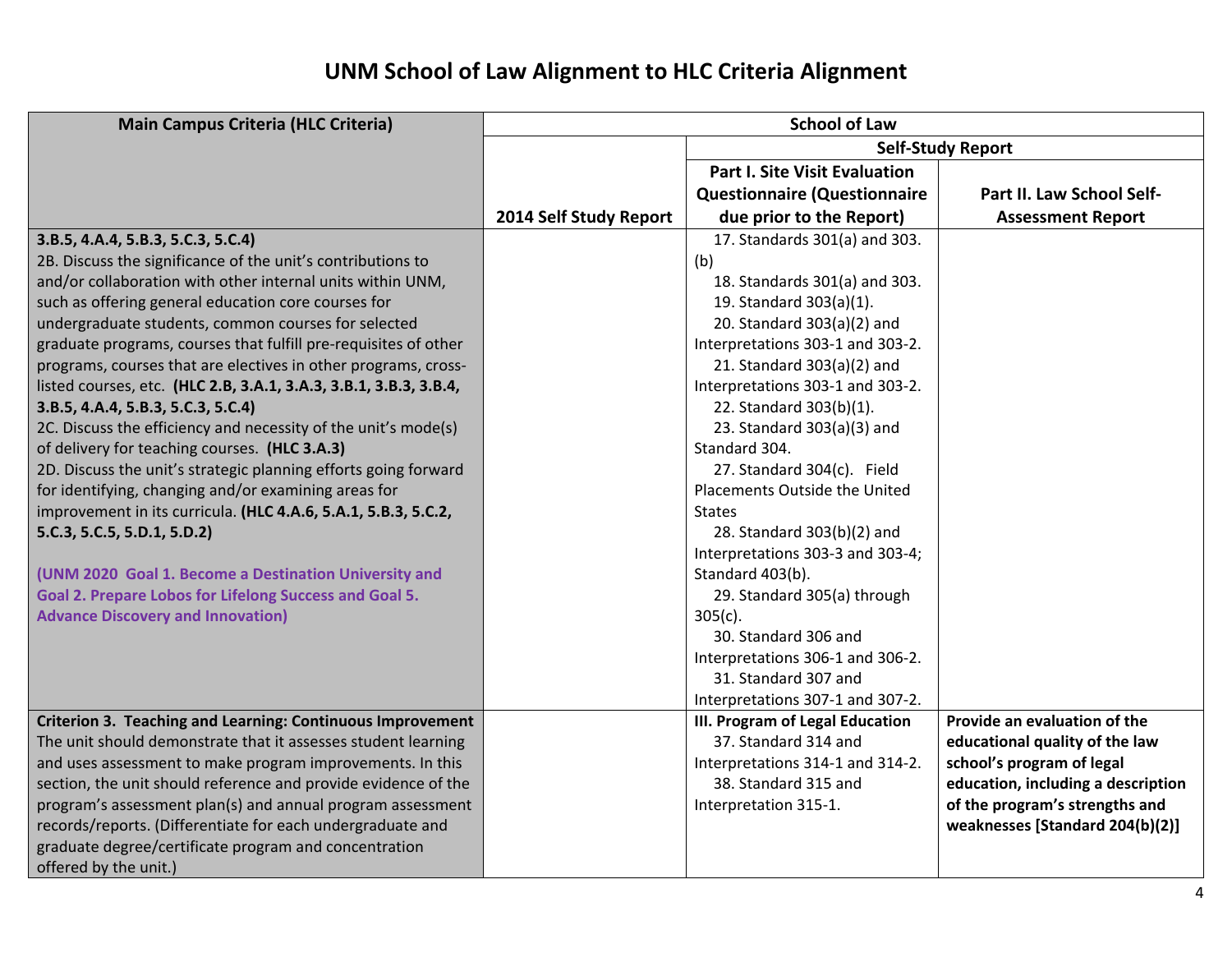| <b>Main Campus Criteria (HLC Criteria)</b>                      | <b>School of Law</b>   |                                      |                           |  |  |  |  |  |  |  |
|-----------------------------------------------------------------|------------------------|--------------------------------------|---------------------------|--|--|--|--|--|--|--|
|                                                                 |                        |                                      | <b>Self-Study Report</b>  |  |  |  |  |  |  |  |
|                                                                 |                        | <b>Part I. Site Visit Evaluation</b> |                           |  |  |  |  |  |  |  |
|                                                                 |                        | <b>Questionnaire (Questionnaire</b>  | Part II. Law School Self- |  |  |  |  |  |  |  |
|                                                                 | 2014 Self Study Report | due prior to the Report)             | <b>Assessment Report</b>  |  |  |  |  |  |  |  |
|                                                                 |                        |                                      |                           |  |  |  |  |  |  |  |
| 3A. Describe the assessment process and evaluation of the       |                        |                                      |                           |  |  |  |  |  |  |  |
| student learning outcomes for each degree/certificate           |                        |                                      |                           |  |  |  |  |  |  |  |
| program by addressing the items below.                          |                        |                                      |                           |  |  |  |  |  |  |  |
| • Describe the overall skills, knowledge, and values that are   |                        |                                      |                           |  |  |  |  |  |  |  |
| expected of all students at the completion of the program       |                        |                                      |                           |  |  |  |  |  |  |  |
| (refer to the program learning goals outlined in Criterion 1)   |                        |                                      |                           |  |  |  |  |  |  |  |
| • Explain how the current direct and indirect assessment        |                        |                                      |                           |  |  |  |  |  |  |  |
| methods were established and are administered as program-       |                        |                                      |                           |  |  |  |  |  |  |  |
| level assessments including how they are used to measure the    |                        |                                      |                           |  |  |  |  |  |  |  |
| student learning outcomes. Also, provide a description of the   |                        |                                      |                           |  |  |  |  |  |  |  |
| courses in which the assessment methods are administered        |                        |                                      |                           |  |  |  |  |  |  |  |
| and the extent to which students are expected to meet the       |                        |                                      |                           |  |  |  |  |  |  |  |
| relevant student learning outcomes.                             |                        |                                      |                           |  |  |  |  |  |  |  |
| • Explain and provide evidence of how the program has           |                        |                                      |                           |  |  |  |  |  |  |  |
| progressively improved, evolved and/or maintained the           |                        |                                      |                           |  |  |  |  |  |  |  |
| quality and effectiveness of its assessment structure and       |                        |                                      |                           |  |  |  |  |  |  |  |
| activities in order to reflect, sustain and/or maximize student |                        |                                      |                           |  |  |  |  |  |  |  |
| learning (i.e., refer to updated assessment plans, annual       |                        |                                      |                           |  |  |  |  |  |  |  |
| assessment reports, assessment maturity scores, etc.) (HLC      |                        |                                      |                           |  |  |  |  |  |  |  |
| 4.A.4, 4.B.1, 4.B.2, 5.B.3 5.C.2, 5.C.3, 5.C.4, 5.C.5)          |                        |                                      |                           |  |  |  |  |  |  |  |
| 3B. Synthesize the impact of the annual assessment activities   |                        |                                      |                           |  |  |  |  |  |  |  |
| for each degree/certificate program by addressing the items     |                        |                                      |                           |  |  |  |  |  |  |  |
| below.                                                          |                        |                                      |                           |  |  |  |  |  |  |  |
| . How have the results/data of each of the aforementioned       |                        |                                      |                           |  |  |  |  |  |  |  |
| program-level assessment methods been used to support and       |                        |                                      |                           |  |  |  |  |  |  |  |
| inform quality teaching and learning?                           |                        |                                      |                           |  |  |  |  |  |  |  |
| . How have the results/data from the program's assessment       |                        |                                      |                           |  |  |  |  |  |  |  |
| methods and activities been used for program improvement,       |                        |                                      |                           |  |  |  |  |  |  |  |
| curricular improvement and/or to maximize student learning?     |                        |                                      |                           |  |  |  |  |  |  |  |
| . Overall, explain how the program strategically monitor the    |                        |                                      |                           |  |  |  |  |  |  |  |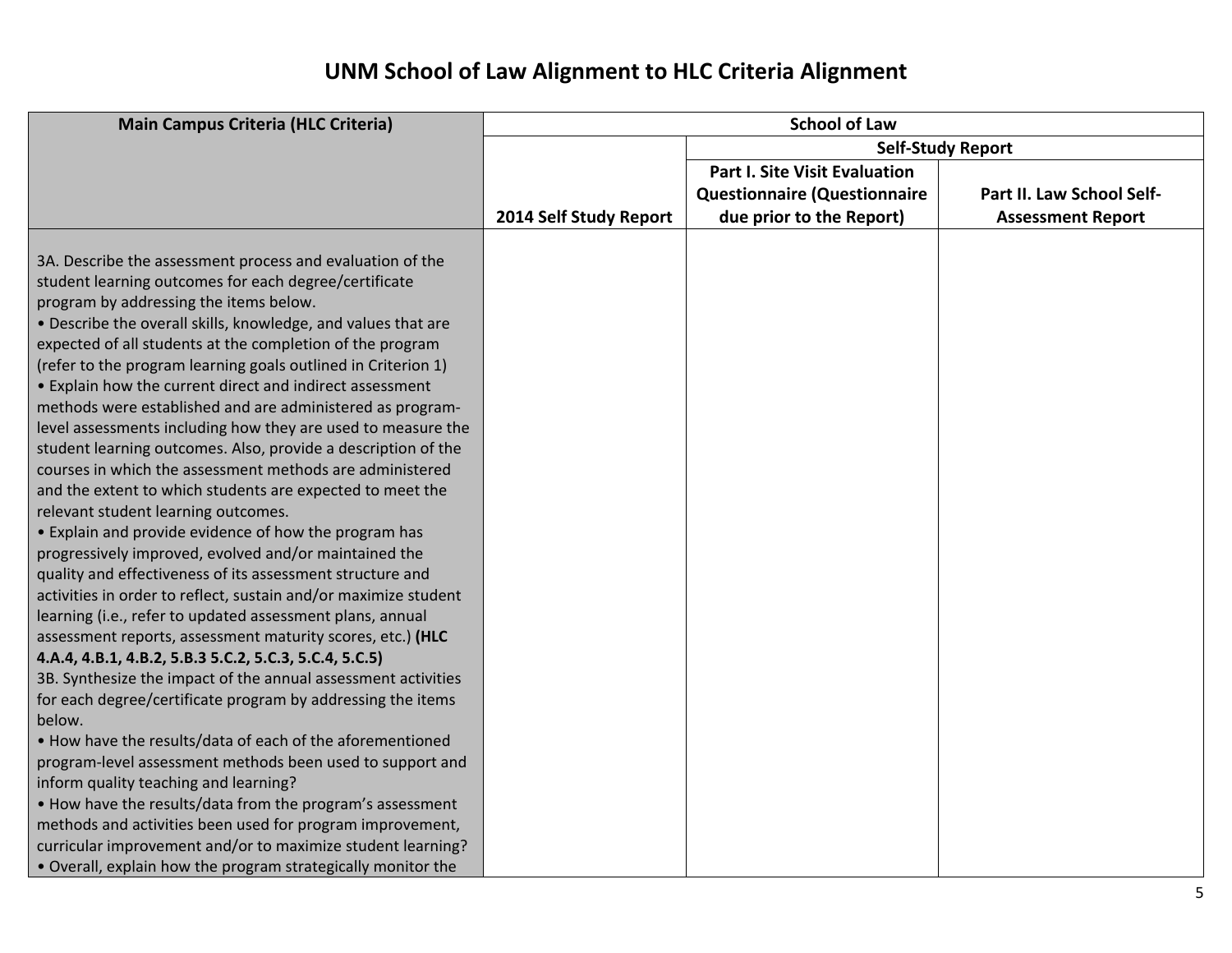| <b>Main Campus Criteria (HLC Criteria)</b>                        |                        | <b>School of Law</b>                 |                           |  |  |  |  |
|-------------------------------------------------------------------|------------------------|--------------------------------------|---------------------------|--|--|--|--|
|                                                                   |                        |                                      | <b>Self-Study Report</b>  |  |  |  |  |
|                                                                   |                        | <b>Part I. Site Visit Evaluation</b> |                           |  |  |  |  |
|                                                                   |                        | <b>Questionnaire (Questionnaire</b>  | Part II. Law School Self- |  |  |  |  |
|                                                                   | 2014 Self Study Report | due prior to the Report)             | <b>Assessment Report</b>  |  |  |  |  |
| short- and/or long-term effects and/or impact of it               |                        |                                      |                           |  |  |  |  |
| changes/improvements. (HLC 4.A.4, 4.A.6, 4.B.3, 4.B.4, 5.B.3,     |                        |                                      |                           |  |  |  |  |
| 5.C.2, 5.C.3, 5.C.4, 5.C.5, 5.D.1, 5.D.2)                         |                        |                                      |                           |  |  |  |  |
| (UNM 2020 Goal 1. Become a Destination University and             |                        |                                      |                           |  |  |  |  |
| <b>Goal 2. Prepare Lobos for Lifelong Success)</b>                |                        |                                      |                           |  |  |  |  |
| Criterion 4. Students The unit should have appropriate            | V. Students            | III. Program of Legal Education      |                           |  |  |  |  |
| structures in place to recruit, retain, and graduate students.    |                        | 17. Standards 301(a) and 303.        |                           |  |  |  |  |
| (If applicable, differentiate for each undergraduate and          |                        | 35. Standard 309(b).                 |                           |  |  |  |  |
| graduate degree and certificate program offered by the unit.)     |                        | 36. Standard 313,                    |                           |  |  |  |  |
| 4A. Discuss the unit's admission and recruitment processes        |                        | Interpretation 313-1, and            |                           |  |  |  |  |
| (including transfer articulation(s)) and evaluate the impact of   |                        | Standard 506V. Students              |                           |  |  |  |  |
| these processes on enrollment. (HLC 1.D.3, 2.B, 4.A.3, 4.C.2,     |                        | 57. Standard 501.                    |                           |  |  |  |  |
| 4.C.3, 4.C.4)                                                     |                        | 58. Standard 205.                    |                           |  |  |  |  |
| 4B. Provide an analysis the unit's enrollment,                    |                        | 59. Standard 206(a).                 |                           |  |  |  |  |
| persistence/retention, and graduation trends, including an        |                        | 60. Standards 502(a) through         |                           |  |  |  |  |
| explanation of the action steps or initiatives the unit has taken |                        | $502(c)$ .                           |                           |  |  |  |  |
| to address any significant challenges or issues highlighted in    |                        | 61. Standard 502(d) and              |                           |  |  |  |  |
| these trends. (HLC 1.D.3, 2.B.4, 4.A.3, 4.C.2, 4.C.3, 4.C.4,      |                        | Interpretations 502-1 and 502-2.     |                           |  |  |  |  |
| 5.C.1, 5.C.3, 5.C.4, 5.D.1, 5.D.2)                                |                        | 62. Standard 503 and                 |                           |  |  |  |  |
| 4C. Discuss the unit's advisement process for students,           |                        | Interpretation 503-3.                |                           |  |  |  |  |
| including an explanation of how the unit has attempted to         |                        | 63. Standard 501(c).                 |                           |  |  |  |  |
| improve or address issues regarding its advising practices (i.e., |                        | 64. Standards 505.                   |                           |  |  |  |  |
| consult with the college's designated professional advising       |                        | 65. Standard 316.                    |                           |  |  |  |  |
| manager and/or the program's designated professional              |                        | 66. Standard 316.                    |                           |  |  |  |  |
| advisor; refer to the advising: outcomes, assessment practices,   |                        | 67. Standard 504(a).                 |                           |  |  |  |  |
| assessment data; etc.). (HLC 3.D.1, 3.D.2, 3.D.3, 3.E.1, 3.E.2,   |                        | 68. Standard 504(b).                 |                           |  |  |  |  |
| 4.B.2, 4.B.3, 4.B.4)                                              |                        | 69. Standard 507 and                 |                           |  |  |  |  |
| 4D. Discuss any student support services that are provided by     |                        | Interpretations 507-1, 507-2, and    |                           |  |  |  |  |
| the unit and evaluate the relevancy and impact of these           |                        | $507-3.$                             |                           |  |  |  |  |
| services on students' academic success. (HLC 3.E.1, 3.E.2,        |                        | 70. Standard 508.                    |                           |  |  |  |  |
| 3.D.1, 3.D.2, 3.D.4, 3.D.5)                                       |                        | 71. Standard 508.                    |                           |  |  |  |  |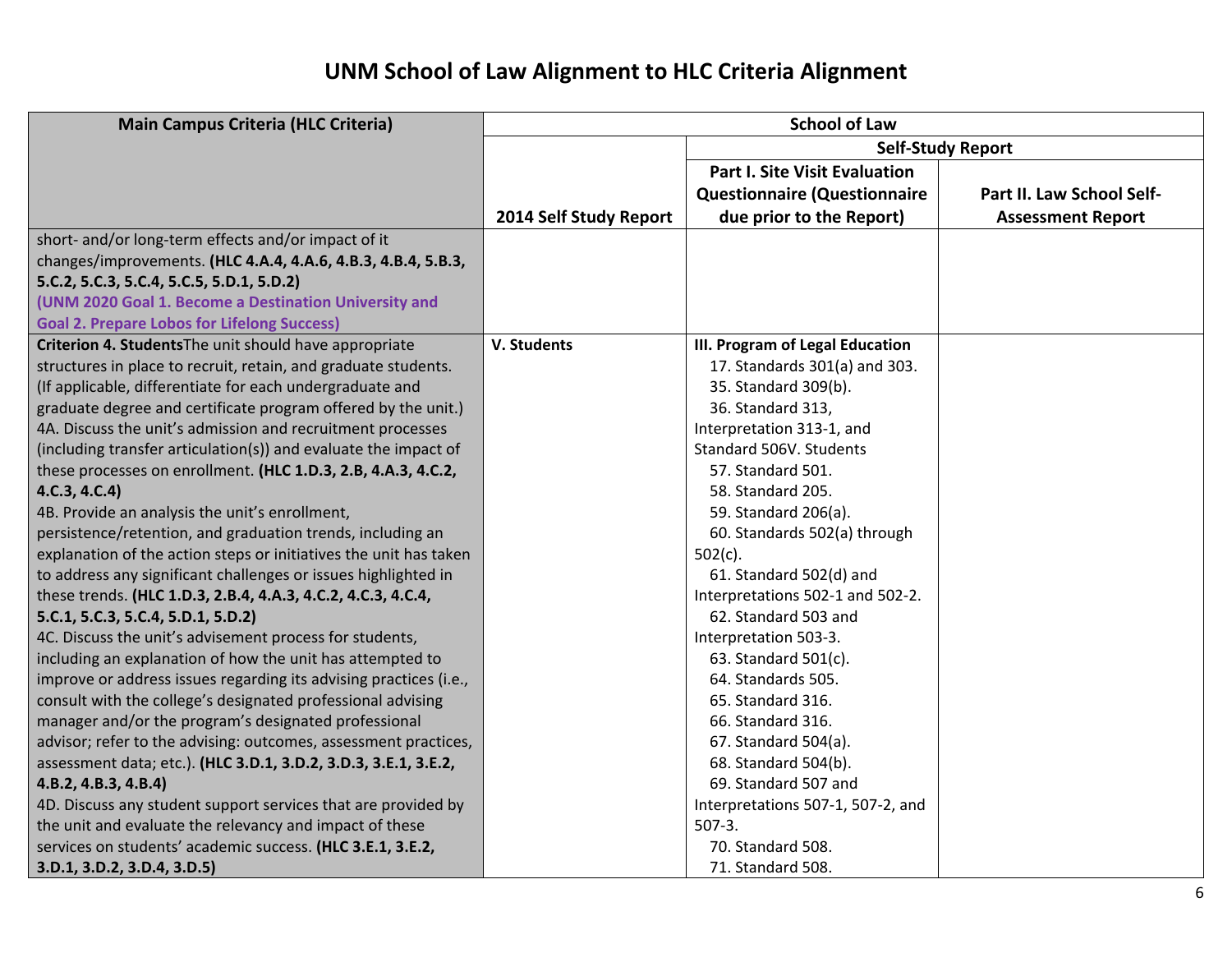| <b>Main Campus Criteria (HLC Criteria)</b>                         |                        | <b>School of Law</b>                 |                           |
|--------------------------------------------------------------------|------------------------|--------------------------------------|---------------------------|
|                                                                    |                        |                                      | <b>Self-Study Report</b>  |
|                                                                    |                        | <b>Part I. Site Visit Evaluation</b> |                           |
|                                                                    |                        | <b>Questionnaire (Questionnaire</b>  | Part II. Law School Self- |
|                                                                    | 2014 Self Study Report | due prior to the Report)             | <b>Assessment Report</b>  |
| 4E. Discuss the success of graduates of the program by             |                        | 72. Standard 207 and                 |                           |
| addressing the following questions: • Where graduates are          |                        | Interpretation 207-1.                |                           |
| typically placed in the workforce? • Are placements consistent     |                        | 73. Standard 509 and                 |                           |
| with the program's learning goals? • What methods are used         |                        | Interpretations 509-1, 509-2, and    |                           |
| to measure the success of graduates? • What are the results        |                        | 509-4.                               |                           |
| of these measures?(HLC 1.D.3, 4.A.4, 4.A.6)                        |                        | 74. Standards 509(b)(3) and          |                           |
| 4F. Discuss the unit's strategic planning efforts going forward    |                        | 509(d) and Interpretation 509-3.     |                           |
| to improve, strengthen and/or sustain its structures,              |                        | 75. Standard 510.                    |                           |
| processes, and/or rates for recruiting, retaining, and             |                        |                                      |                           |
| graduating students. (HLC 4.A.4, 4.A.6, 5.B.3, 5.C.2, 5.C.3,       |                        |                                      |                           |
| 5.C.4, 5.C.5, 5.D.1, 5.D.2)(UNM 2020 Goal 1. Become a              |                        |                                      |                           |
| <b>Destination University and Goal 3. Promote Institutional</b>    |                        |                                      |                           |
| <b>Citizenship)</b>                                                |                        |                                      |                           |
| <b>Criterion 5. Faculty</b>                                        | <b>IV. Faculty</b>     | II. Organization, Administration,    |                           |
| The faculty (i.e., continuing, temporary, and affiliated)          |                        | <b>Institutional Planning, and</b>   |                           |
| associated with any of the unit's degree/certificate program(s)    |                        | <b>Finances</b>                      |                           |
| should have appropriate qualifications and credentials. The        |                        | 6.Standard 203                       |                           |
| faculty should be of sufficient number to cover the curricular     |                        | IV. Faculty                          |                           |
| requirements of each degree/certificate program. Also, the         |                        | 39. Standard 401                     |                           |
| faculty should be able to demonstrate sufficient participation     |                        | 40. Standard 402,                    |                           |
| in relevant research and service activities. (If applicable,       |                        | Interpretation 402-1, and            |                           |
| differentiate for each undergraduate and graduate degree and       |                        | Definition 7.                        |                           |
| certificate program offered by the unit.)                          |                        | 41. Standard 402,                    |                           |
| 5A. After completing the Faculty Credentials Template (see         |                        | Interpretation 402-1, and            |                           |
| Appendix G), discuss the composition of the faculty and their      |                        | Definition 7.                        |                           |
| credentials. Include an overall analysis of the percent of time    |                        | 42. Standard 402 and                 |                           |
| devoted by each faculty to the relevant degree/certificate         |                        | Interpretation 402-2.                |                           |
| program(s) and his/her roles and responsibilities. (HLC 3.C.1,     |                        | 43. Standard 403(a).                 |                           |
| 3.C.2, 4.A.4, 5.A.1, 5.A.4)                                        |                        | 44. Standard 403(b) and              |                           |
| 5B. Explain the process that is utilized to determine and assign   |                        | Interpretation 403-1.                |                           |
| faculty course-load. Discuss the efficiency of this process (i.e., |                        |                                      |                           |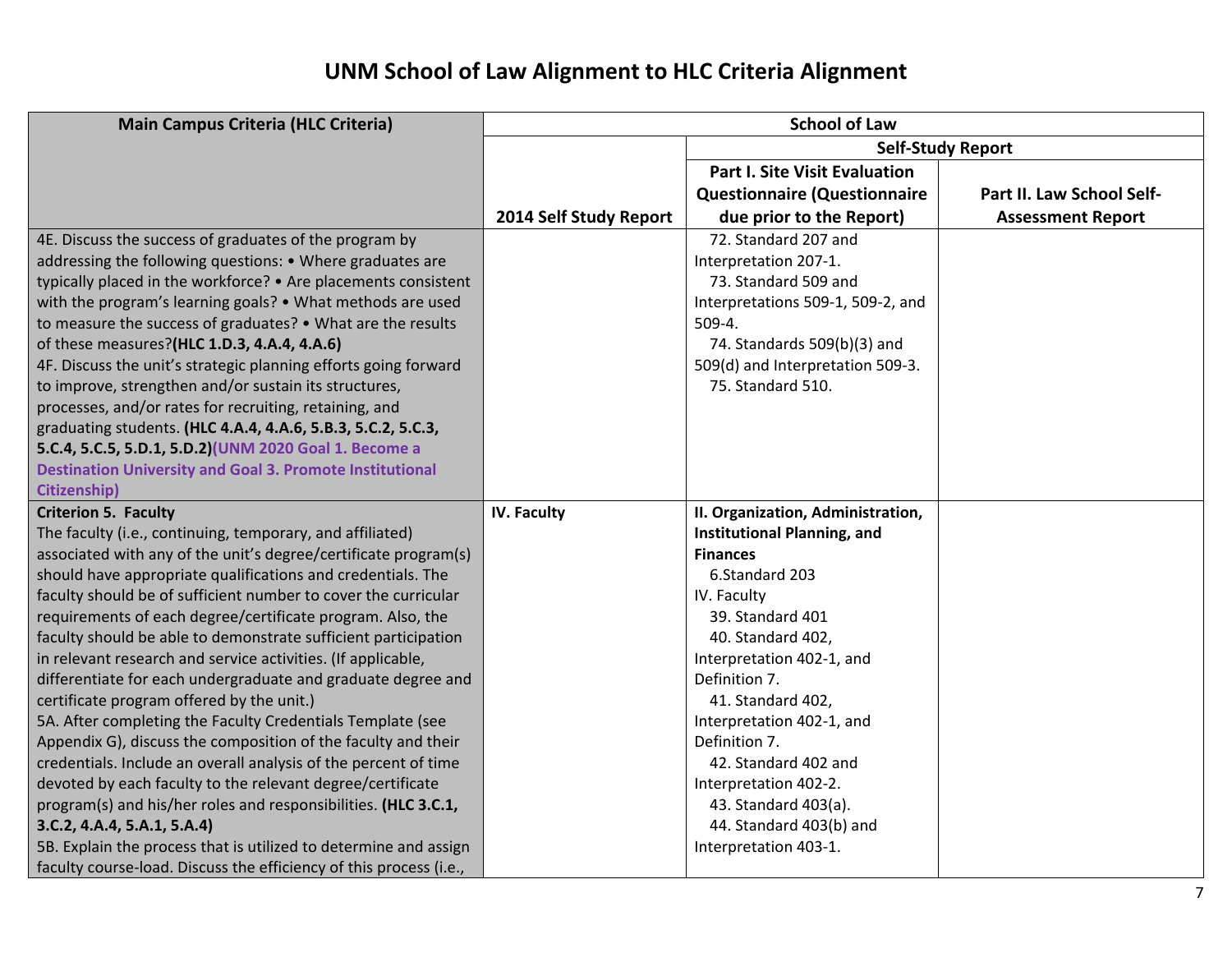| <b>Main Campus Criteria (HLC Criteria)</b>                      | <b>School of Law</b>   |                                      |                           |  |  |  |  |  |  |
|-----------------------------------------------------------------|------------------------|--------------------------------------|---------------------------|--|--|--|--|--|--|
|                                                                 |                        | <b>Self-Study Report</b>             |                           |  |  |  |  |  |  |
|                                                                 |                        | <b>Part I. Site Visit Evaluation</b> |                           |  |  |  |  |  |  |
|                                                                 |                        | <b>Questionnaire (Questionnaire</b>  | Part II. Law School Self- |  |  |  |  |  |  |
|                                                                 | 2014 Self Study Report | due prior to the Report)             | <b>Assessment Report</b>  |  |  |  |  |  |  |
| how does the unit determine faculty assignment to lower         |                        | 45. Standards 205(b) and             |                           |  |  |  |  |  |  |
| division vs. upper division courses). Include an analysis of    |                        | 205(c) and Interpretations 205-1     |                           |  |  |  |  |  |  |
| faculty-to-student ratio and faculty-to-course ratio (based on  |                        | through 205-5.                       |                           |  |  |  |  |  |  |
| the total number of credit hours taught). (HLC 3.C.1, 5.A.1,    |                        | 46. Standard 206(b).<br>47.          |                           |  |  |  |  |  |  |
| 5.A.4)                                                          |                        | Standard 206(b).                     |                           |  |  |  |  |  |  |
| 5C. Discuss and provide evidence of the professional            |                        | 48. Standard 206(b).                 |                           |  |  |  |  |  |  |
| development activities for faculty within the unit including    |                        | 49. Standard 404.                    |                           |  |  |  |  |  |  |
| how these activities particularly have been used to sustain     |                        | 50. Standard 404(b).                 |                           |  |  |  |  |  |  |
| research-related agendas, quality teaching, and support         |                        | 51. Standard 405(a).                 |                           |  |  |  |  |  |  |
| students learning and professional development at the           |                        | 52. Standard 405(b) and              |                           |  |  |  |  |  |  |
| undergraduate and graduate level.                               |                        | Interpretations 405-1 through        |                           |  |  |  |  |  |  |
| (HLC 3.C.4, 2.E.1)                                              |                        | 405-4; Standard 201(b).              |                           |  |  |  |  |  |  |
| 5D. Discuss and provide evidence of the research/creative       |                        | 53. Standard 405(b).                 |                           |  |  |  |  |  |  |
| work and efforts of the faculty within the unit at the          |                        | 54. Standard 405(c) and              |                           |  |  |  |  |  |  |
| undergraduate and graduate level. Explain the adequacy          |                        | Interpretations 405-6 and 405-7.     |                           |  |  |  |  |  |  |
| and/or significance of the research/creative work and efforts   |                        | 55. Standard 405(c) and              |                           |  |  |  |  |  |  |
| in supporting the quality of the unit and/or the program(s).    |                        | Interpretation 405-8.                |                           |  |  |  |  |  |  |
| (HLC 2.E.1, 3.B.5, 3.C.4, 3.C.5, 3.D.5, 5.A.4)                  |                        | 56. Standard 405(d) and              |                           |  |  |  |  |  |  |
| 5E. Explain and provide evidence of the efforts and strategies  |                        | Interpretation 405-9.                |                           |  |  |  |  |  |  |
| by the unit to involve faculty in student retention and ensure  |                        |                                      |                           |  |  |  |  |  |  |
| students' academic success at the undergraduate and             |                        |                                      |                           |  |  |  |  |  |  |
| graduate level (i.e., faculty advising efforts, student         |                        |                                      |                           |  |  |  |  |  |  |
| engagement activities, etc.) (HLC 3.C.5, 3.C.6, 3.D.1, 3.D.2,   |                        |                                      |                           |  |  |  |  |  |  |
| 3.D.3, 3.D.4, 3.D.5, 3.E.2, 4.C.4)                              |                        |                                      |                           |  |  |  |  |  |  |
| 5F. Provide an abbreviated vitae (two pages or less) or         |                        |                                      |                           |  |  |  |  |  |  |
| summary of the educational background and professional          |                        |                                      |                           |  |  |  |  |  |  |
| experiences of each faculty member. (If the unit has this       |                        |                                      |                           |  |  |  |  |  |  |
| information posted on-line, then provide links to the           |                        |                                      |                           |  |  |  |  |  |  |
| information.) (HLC 3.C.2)                                       |                        |                                      |                           |  |  |  |  |  |  |
| 5G. Discuss the unit's strategic planning efforts going forward |                        |                                      |                           |  |  |  |  |  |  |
| to improve, support, and/or optimize its faculty. (HLC 5.A.1,   |                        |                                      |                           |  |  |  |  |  |  |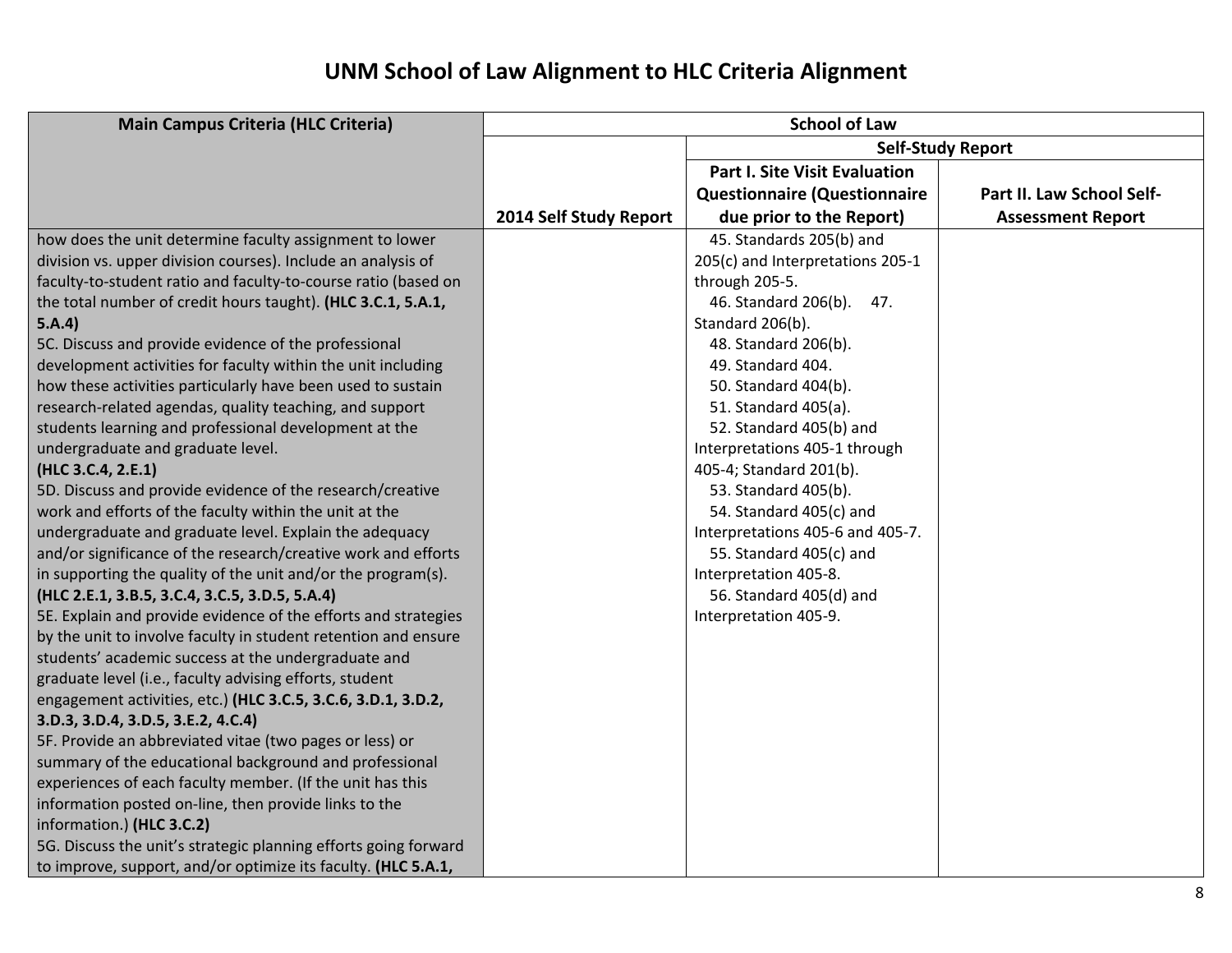| <b>Main Campus Criteria (HLC Criteria)</b>                         | <b>School of Law</b>             |                                      |                                    |  |  |  |  |  |  |
|--------------------------------------------------------------------|----------------------------------|--------------------------------------|------------------------------------|--|--|--|--|--|--|
|                                                                    |                                  |                                      | <b>Self-Study Report</b>           |  |  |  |  |  |  |
|                                                                    |                                  | <b>Part I. Site Visit Evaluation</b> |                                    |  |  |  |  |  |  |
|                                                                    |                                  | <b>Questionnaire (Questionnaire</b>  | Part II. Law School Self-          |  |  |  |  |  |  |
|                                                                    | 2014 Self Study Report           | due prior to the Report)             | <b>Assessment Report</b>           |  |  |  |  |  |  |
| 5.C.1, 5.C.3, 5.C.4, 5.D.1, 5.D.2)                                 |                                  |                                      |                                    |  |  |  |  |  |  |
|                                                                    |                                  |                                      |                                    |  |  |  |  |  |  |
| (UNM 2020 Goal 1. Become a Destination University and              |                                  |                                      |                                    |  |  |  |  |  |  |
| Goal 5. Advance Discovery and Innovation and Goal 7.               |                                  |                                      |                                    |  |  |  |  |  |  |
| <b>Advance and Accelerate Economic Development)</b>                |                                  |                                      |                                    |  |  |  |  |  |  |
| <b>Criterion 6. Resources and Planning</b>                         | VII. Library and                 | II. Organization, Administration,    | Demonstrate that its anticipated   |  |  |  |  |  |  |
| The unit has sufficient resources and institutional support to     | <b>Information Resources</b>     | <b>Institutional Planning, and</b>   | financial resources are sufficient |  |  |  |  |  |  |
| carry out its mission and achieve its goals.                       |                                  | <b>Finances</b>                      | for it to operate in compliance    |  |  |  |  |  |  |
| 6A. Explain how the unit engages in resource allocation and        | <b>VII. Technology Resources</b> | 4. Standard 201(d).                  | with the Standards and to carry    |  |  |  |  |  |  |
| planning that are effective in helping it carry out its mission    |                                  | 7. Standard 203(c) and               | out its program of legal education |  |  |  |  |  |  |
| and achieve its goals. If the unit has an advisory board,          | X. Law School Finances           | Interpretations 203-1 through        | [Standard 202(a) & (d)]            |  |  |  |  |  |  |
| describe the membership and charge and discuss how the             | and University Support           | $203-3.$                             |                                    |  |  |  |  |  |  |
| board's recommendations are incorporated into decision-            |                                  | 9. Standards 202(b) and 202(e)       |                                    |  |  |  |  |  |  |
| making.                                                            |                                  | and Interpretation 202-1.            |                                    |  |  |  |  |  |  |
| • Include a discussion of how faculty research is used to          |                                  | 10. Standards 202(a), 202(c),        |                                    |  |  |  |  |  |  |
| generate revenue or apply for grants. How is the revenue           |                                  | and 202(d).                          |                                    |  |  |  |  |  |  |
| gained from research being distributed to support the unit and     |                                  | VI. Library and Information          |                                    |  |  |  |  |  |  |
| its degree/certificate programs? (HLC 1.D.3, 2.E.1, 3.C.4,         |                                  | Resources                            |                                    |  |  |  |  |  |  |
| 5.A.1, 5.A.2, 5.C.3, 5.C.4, 5.C.5)                                 |                                  | 76. Standards 601(a)(1) and          |                                    |  |  |  |  |  |  |
| 6B. Provide an analysis of information regarding the unit's        |                                  | $601(a)(2)$ .                        |                                    |  |  |  |  |  |  |
| budget including support received from the institution and         |                                  | 77. Standard 601(a)(3).              |                                    |  |  |  |  |  |  |
| external funding sources.                                          |                                  | 78. Standard 601(a)(4).              |                                    |  |  |  |  |  |  |
| • Include a discussion of how alternative avenues have been        |                                  | 79. Standards 601(b) and             |                                    |  |  |  |  |  |  |
| explored to generate additional revenue to maintain the            |                                  | $602(d)$ .                           |                                    |  |  |  |  |  |  |
| quality of the unit's programs and courses. (HLC 1.D.3, 2.E.1,     |                                  | 80. Standard 602 and                 |                                    |  |  |  |  |  |  |
| 5.A.2, 5.C.3, 5.C.4, 5.C.5, 5.D.1)                                 |                                  | Interpretation 602-1.                |                                    |  |  |  |  |  |  |
| 6C. Discuss the composition of the staff assigned to the unit      |                                  | 81. Standard 603 and                 |                                    |  |  |  |  |  |  |
| and their responsibilities (including titles and FTE). Include an  |                                  | Interpretation 603-1.                |                                    |  |  |  |  |  |  |
| overall analysis of the sufficiency and effectiveness of the staff |                                  | 82. Standard 604 and                 |                                    |  |  |  |  |  |  |
| in supporting the mission and vision of the unit. (HLC 3.C.6,      |                                  | Interpretation 604-1.                |                                    |  |  |  |  |  |  |
| 5.A.1, 5.A.4)                                                      |                                  | 83. Standard 605.                    |                                    |  |  |  |  |  |  |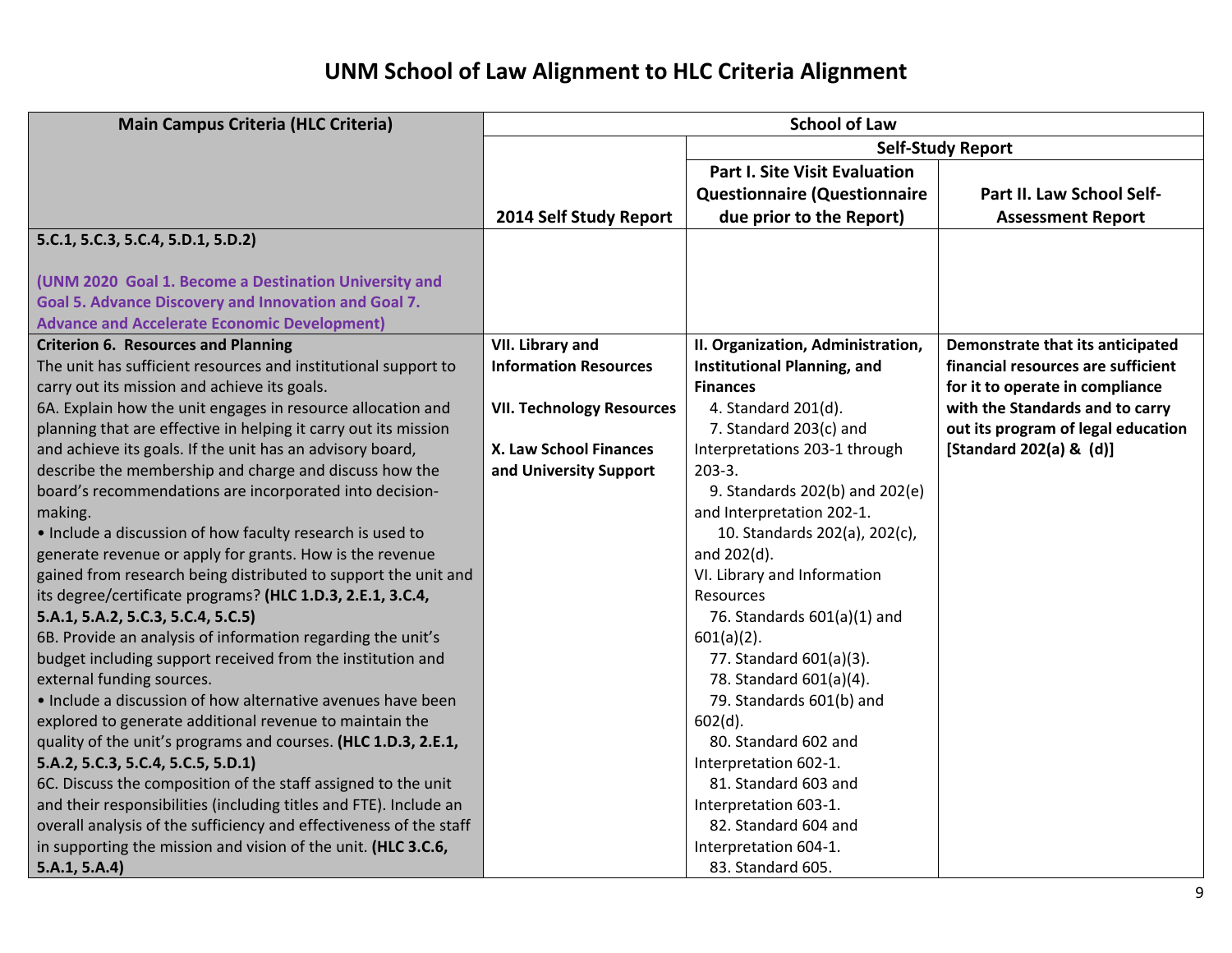| <b>Main Campus Criteria (HLC Criteria)</b>                          |                        | <b>School of Law</b>                 |                           |  |  |  |  |  |  |  |
|---------------------------------------------------------------------|------------------------|--------------------------------------|---------------------------|--|--|--|--|--|--|--|
|                                                                     |                        |                                      | <b>Self-Study Report</b>  |  |  |  |  |  |  |  |
|                                                                     |                        | <b>Part I. Site Visit Evaluation</b> |                           |  |  |  |  |  |  |  |
|                                                                     |                        | <b>Questionnaire (Questionnaire</b>  | Part II. Law School Self- |  |  |  |  |  |  |  |
|                                                                     | 2014 Self Study Report | due prior to the Report)             | <b>Assessment Report</b>  |  |  |  |  |  |  |  |
| 6D. Discuss and provide evidence of the adequacy of the             |                        | 84. Standards 606(a), 606(b),        |                           |  |  |  |  |  |  |  |
| library resources that are available and/or utilized to support     |                        | and 606(c) and Interpretations       |                           |  |  |  |  |  |  |  |
| the unit's academic and research initiatives. (HLC 3.D.4, 4.A.4)    |                        | 606-1, 606-2, 606-3, and 606-4.      |                           |  |  |  |  |  |  |  |
| 6E. Discuss the unit's strategic planning efforts going forward     |                        | 85. Standard 606(d).                 |                           |  |  |  |  |  |  |  |
| to improve, strengthen, and/or sustain the sufficient allocation    |                        | 86. Standard 606(e).                 |                           |  |  |  |  |  |  |  |
| of resources and institutional support towards its                  |                        |                                      |                           |  |  |  |  |  |  |  |
| degree/certificate program(s), faculty, and staff. (HLC 5.A.1,      |                        |                                      |                           |  |  |  |  |  |  |  |
| 5.A.2, 5.C.1, 5.C.3, 5.C.4, 5.C.5, 5.D.1, 5.D.2)                    |                        |                                      |                           |  |  |  |  |  |  |  |
| (UNM 2020 Goal 5. Advance Discovery and Innovation, Goal            |                        |                                      |                           |  |  |  |  |  |  |  |
| 6. Ensure Financial Integrity and Strength, and Goal 7.             |                        |                                      |                           |  |  |  |  |  |  |  |
| <b>Advance and Accelerate Economic Development)</b>                 |                        |                                      |                           |  |  |  |  |  |  |  |
| Criterion 7. Facilities The facilities associated with the unit are | <b>IX. Facilities</b>  | <b>VII. Facilities Equipment and</b> |                           |  |  |  |  |  |  |  |
| adequate to support student learning as well as scholarly and       |                        | <b>Technology</b>                    |                           |  |  |  |  |  |  |  |
| research activities.                                                |                        | 87. Standard 701.                    |                           |  |  |  |  |  |  |  |
| 7A. Provide an updated listing from FAMIS of spaces assigned        |                        | 88. Standard 702(a) and              |                           |  |  |  |  |  |  |  |
| to your unit. Discuss the evolution and sufficiency of the          |                        | Interpretation 702-3.                |                           |  |  |  |  |  |  |  |
| amount of space your unit has been assigned by category (e.g.,      |                        | 89. Standards 207(a), 702(b),        |                           |  |  |  |  |  |  |  |
| offices, support spaces, conference rooms, classrooms, class        |                        | and 702(a)(5).                       |                           |  |  |  |  |  |  |  |
| laboratories, research space, specialized spaces, etc.).            |                        | 90. Standard 702 and                 |                           |  |  |  |  |  |  |  |
| . Include an analysis of the square footage-to-student ratio        |                        | Interpretations 702-1 and 702-2.     |                           |  |  |  |  |  |  |  |
| and square footage-to-faculty ratio.                                |                        |                                      |                           |  |  |  |  |  |  |  |
| • Explain if the unit has any spaces outside, or in other           |                        |                                      |                           |  |  |  |  |  |  |  |
| locations that are not included in the space management             |                        |                                      |                           |  |  |  |  |  |  |  |
| system (i.e., FAMIS). (HLC 3.D.4, 4.A.4, 5.A.1)                     |                        |                                      |                           |  |  |  |  |  |  |  |
| 7B. Discuss the unit's ability to meet academic requirements        |                        |                                      |                           |  |  |  |  |  |  |  |
| with the current facilities. If applicable, explain the unit's      |                        |                                      |                           |  |  |  |  |  |  |  |
| unmet facility needs.• If applicable, describe the facility issues  |                        |                                      |                           |  |  |  |  |  |  |  |
| that were raised or noted in the last APR. What were the            |                        |                                      |                           |  |  |  |  |  |  |  |
| outcomes, if any? (HLC 3.D.4, 4.A.4, 5.A.1, 5.C.1, 5.C.3, 5.C.4,    |                        |                                      |                           |  |  |  |  |  |  |  |
| 5.C.5)                                                              |                        |                                      |                           |  |  |  |  |  |  |  |
|                                                                     |                        |                                      |                           |  |  |  |  |  |  |  |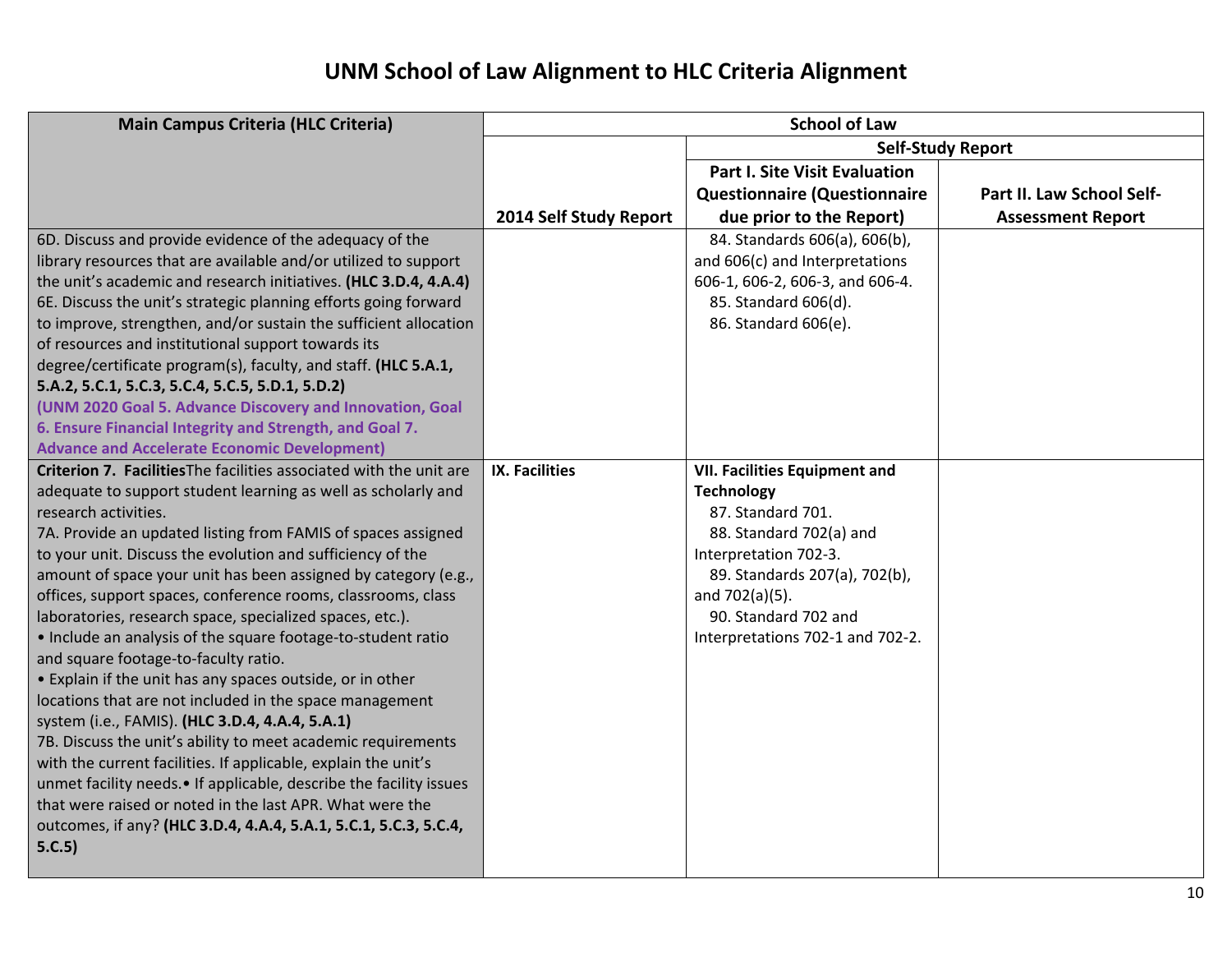| <b>Main Campus Criteria (HLC Criteria)</b>                        | <b>School of Law</b>     |                                      |                           |
|-------------------------------------------------------------------|--------------------------|--------------------------------------|---------------------------|
|                                                                   | <b>Self-Study Report</b> |                                      |                           |
|                                                                   |                          | <b>Part I. Site Visit Evaluation</b> |                           |
|                                                                   |                          | <b>Questionnaire (Questionnaire</b>  | Part II. Law School Self- |
|                                                                   | 2014 Self Study Report   | due prior to the Report)             | <b>Assessment Report</b>  |
| 7C. Discuss any recent space management planning efforts of       |                          |                                      |                           |
| the unit relative to the teaching, scholarly, and research        |                          |                                      |                           |
| activities of faculty associated with the unit. Include an        |                          |                                      |                           |
| explanation of any proposed new unit initiatives that will        |                          |                                      |                           |
| require new or renovated facilities. (HLC 3.D.4, 4.A.4, 5.A.1,    |                          |                                      |                           |
| 5.C.1, 5.C.3, 5.C.4, 5.C.5, 5.D.1, 5.D.2)7D. Discuss the unit's   |                          |                                      |                           |
| facility goals or priorities for the future and the timelines     |                          |                                      |                           |
| associated with them. Include a description of short-term or      |                          |                                      |                           |
| immediate $(1 - 3$ years) goals (e.g. renovation requests) and    |                          |                                      |                           |
| long-term $(4 - 10$ years) goals (e.g. new facilities) and how    |                          |                                      |                           |
| they target UNM's strategic initiatives. • Explain the funding    |                          |                                      |                           |
| strategies associated with any of the unit's facility goals. (HLC |                          |                                      |                           |
| 3.D.4, 4.A.4, 5.A.1, 5.C.1, 5.C.3, 5.C.4, 5.C.5, 5.D.1,           |                          |                                      |                           |
| 5.D.2)(UNM 2020 Goal 5. Advance Discovery and Innovation,         |                          |                                      |                           |
| Goal 6. Ensure Financial Integrity and Strength, and Goal 7.      |                          |                                      |                           |
| <b>Advance and Accelerate Economic Development)</b>               |                          |                                      |                           |
| <b>Criterion 8. Peer Comparisons</b>                              |                          | http://lawschool.unm.edu/admis       |                           |
| The degree/certificate program(s) within the unit are of          |                          | sions/why/big-value.php              |                           |
| sufficient quality compared to relevant peers. (If applicable,    |                          |                                      |                           |
| differentiate for each undergraduate and graduate degree and      |                          |                                      |                           |
| certificate program offered by the unit.)                         |                          |                                      |                           |
| 8A. Discuss the distinguishing characteristics of the             |                          |                                      |                           |
| degree/certificate program(s) within the unit after completing    |                          |                                      |                           |
| the Peer Comparison Template provided as Appendix H (i.e.,        |                          |                                      |                           |
| examination of student enrollment rates, degrees/certificates     |                          |                                      |                           |
| offered, number of tenure-track faculty, research/creative        |                          |                                      |                           |
| work of faculty, etc.). Include an analysis of the unit's         |                          |                                      |                           |
| degree/certificate program(s) based on comparisons with           |                          |                                      |                           |
| similar or parallel programs:                                     |                          |                                      |                           |
| • at any of UNM's 22 peer institutions (i.e.,                     |                          |                                      |                           |
| http://oia.unm.edu/facts-andfigures/index1.html);                 |                          |                                      |                           |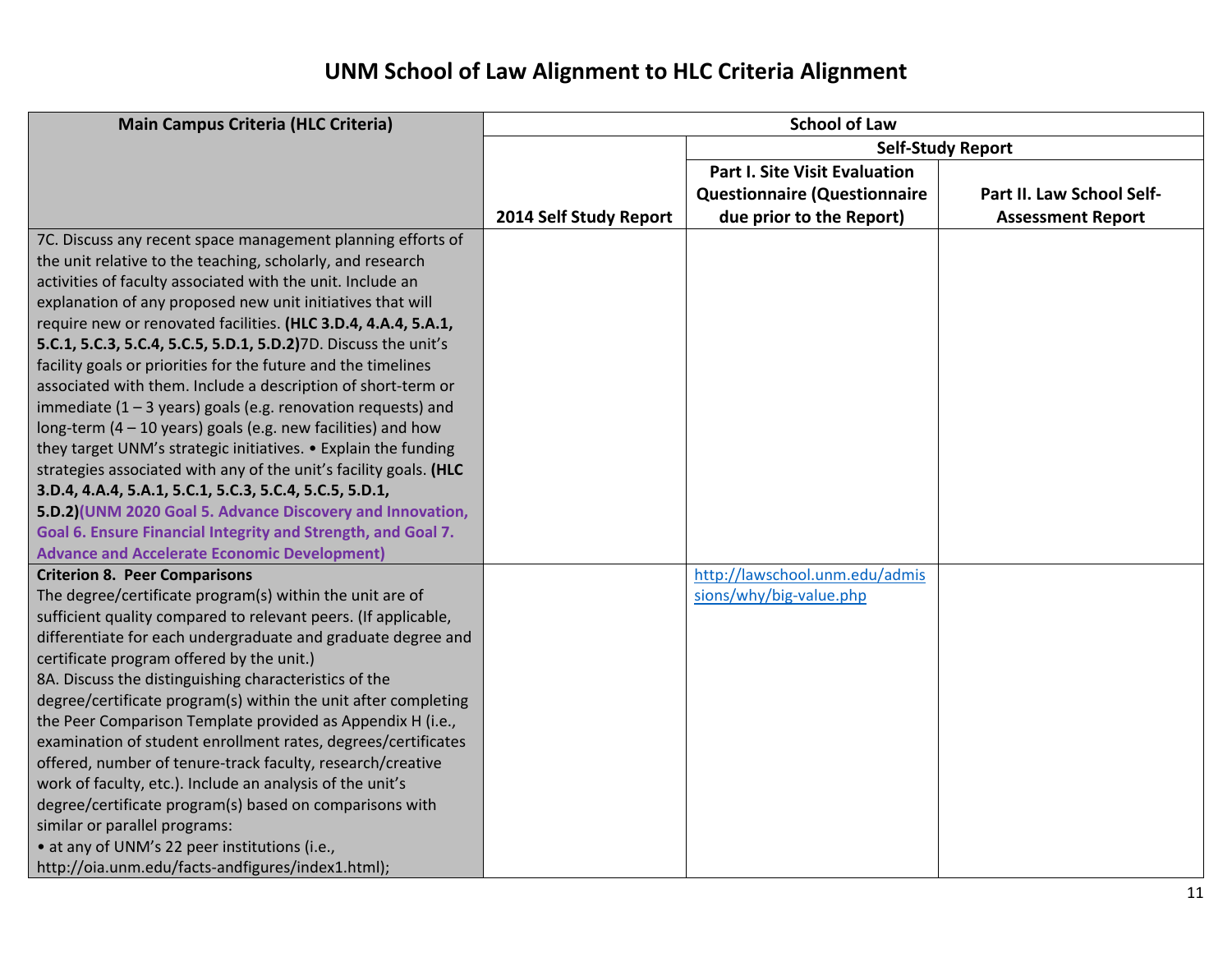| <b>Main Campus Criteria (HLC Criteria)</b>                                                                                             | <b>School of Law</b>   |                                      |                           |
|----------------------------------------------------------------------------------------------------------------------------------------|------------------------|--------------------------------------|---------------------------|
|                                                                                                                                        |                        |                                      | <b>Self-Study Report</b>  |
|                                                                                                                                        |                        | <b>Part I. Site Visit Evaluation</b> |                           |
|                                                                                                                                        |                        | <b>Questionnaire (Questionnaire</b>  | Part II. Law School Self- |
|                                                                                                                                        | 2014 Self Study Report | due prior to the Report)             | <b>Assessment Report</b>  |
| • at other peer institutions identified by the unit; and                                                                               |                        |                                      |                           |
| · designated by relevant regional, national, and/or                                                                                    |                        |                                      |                           |
| professional agencies. (HLC 1.D.3, 2.E.1, 3.C.1, 3.C.2, 3.D.4)8B.                                                                      |                        |                                      |                           |
| Discuss the unit's strategic planning efforts going forward to                                                                         |                        |                                      |                           |
| improve, strengthen, and/or sustain the quality of its                                                                                 |                        |                                      |                           |
| programs in relation to peer institutions. (HLC 1.D.3, 2.E.1,                                                                          |                        |                                      |                           |
| 3.C.1, 3.C.2, 3.D.4, 5.A.1, 5.C.1, 5.C.3, 5.C.4, 5.C.5, 5.D.1,                                                                         |                        |                                      |                           |
| 5.D.2)                                                                                                                                 |                        |                                      |                           |
| (UNM 2020 Goal 1. Become a Destination University, Goal 5.                                                                             |                        |                                      |                           |
| Advance Discovery and Innovation, and Goal 7. Advance and                                                                              |                        |                                      |                           |
| <b>Accelerate Economic Development)</b>                                                                                                |                        |                                      |                           |
| Criterion 9. INITIAL ACTION PLAN (Not part of the Self-Study                                                                           |                        |                                      |                           |
| <b>Report)</b>                                                                                                                         |                        |                                      |                           |
| The unit engages in strategic planning and prioritization in order to                                                                  |                        |                                      |                           |
| achieve its mission and vision.                                                                                                        |                        |                                      |                           |
| 9A. Discuss and operationalize the strategic directions and priorities                                                                 |                        |                                      |                           |
| for the unit after its APR Site-Visit.                                                                                                 |                        |                                      |                           |
| • Draft an Initial Action Plan (see Appendix I) in response to the                                                                     |                        |                                      |                           |
| Review Team Report to not only document the unit's measurable,                                                                         |                        |                                      |                           |
| time-specific action items and outcomes but to also track how they                                                                     |                        |                                      |                           |
| are prioritized and progressively resolved annually.                                                                                   |                        |                                      |                           |
| . The Initial Action Plan must include an accompanying Unit                                                                            |                        |                                      |                           |
| Response Report (for more information, refer to pp. 11-12).                                                                            |                        |                                      |                           |
| . The unit has to provide an update to the Initial Action Plan                                                                         |                        |                                      |                           |
| annually, documenting its status or progress towards completion of                                                                     |                        |                                      |                           |
| each action item. New action steps can be added to an action plan,<br>as needed, based upon changes in the overall goals and strategic |                        |                                      |                           |
| plan of the unit, college/school, and/or university                                                                                    |                        |                                      |                           |
| . Updates to the Initial Action Plan are due by the unit annually to                                                                   |                        |                                      |                           |
| the APR Office no later than December 16th. (HLC 1.D.3, 2.E.1, 5.C.1,                                                                  |                        |                                      |                           |
| 5.C.3, 5.C.4, 5.C.5, 5.D.1, 5.D.2)                                                                                                     |                        |                                      |                           |
| (UNM 2020 Goal 1. Become a Destination University, Goal 5.                                                                             |                        |                                      |                           |
| <b>Advance Discovery and Innovation, Goal 6. Ensure Financial</b>                                                                      |                        |                                      |                           |